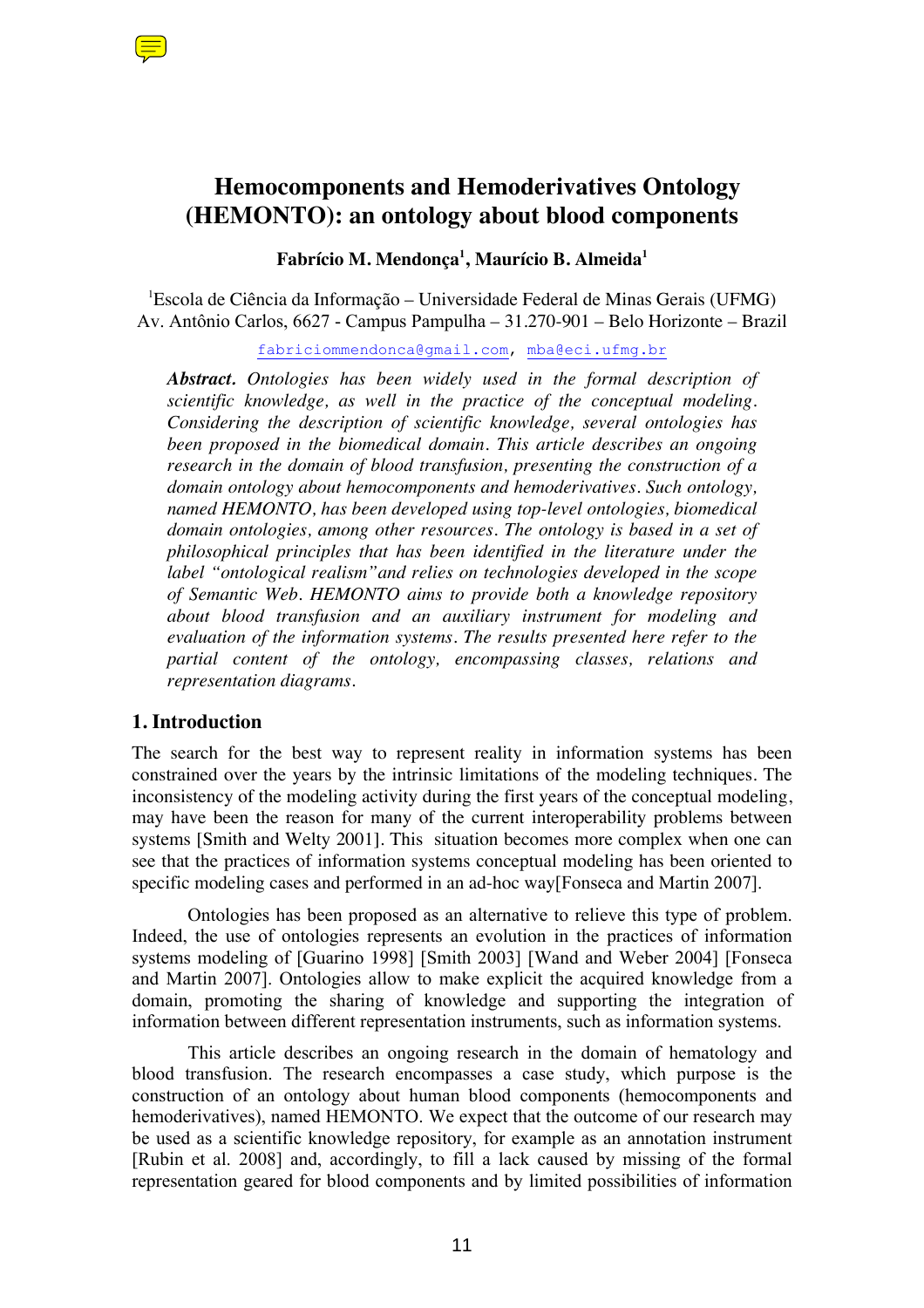retrieval in this area as function of the use of general tools. Moreover, we expect that the ontology can facilitate the modeling activities or the information systems evaluation in the blood transfusion domain. This paper presents the partial content of HEMONTO – set of terms, representation diagrams, some semi-formal definitions – which has been developed in the scope of the Blood Project [ALMEIDA et al., 2010]. It is also worth mentioning the project guidelines, which have been used in the development of HEMONTO: it can be categorized as an ontology for information systems [Fonseca 2007] or as an ontology-driven information systems [Guarino 1998]; it relies on philosophical principles, which has sometimes received, in th literature that deals with biomedical ontologies, the label "ontological realism" [Smith and Ceusters, 2010].

The remaining part of the article is organized as follows: section 2 presents the required research background, explaining the basis of domain and high-level ontologies used here; section 3 describes the methodology used for the development of the ontology; the section 4 presents the partial content of HEMONTO, developed so far; and, finally, section 5 presents a brief discussion about the study and possibilities for future works.

#### **2. Background**

Ontology is a topic that has been studied for a long time in Philosophy, where it is defined as branch of metaphysics that deal with things existing in world. In Computer Science, ontologies are considered a software engineer artifact. In Information Science, ontology is seen as a type of controlled vocabulary used for information retrieval. In the literature under the topic "ontology", it be found many definitions for the term in different publications, such [Grüber 1993], [Guarino 1998], [Soergel 1997], [Vickery 1997], [Sowa 2000], to mention but a few. The approaches range from the philosophical bias to the context of the information systems.

One of the principles universally accepted in the construction of ontologies is the reuse of terms and relations from other ontologies. In general, a domain ontology is developed using both the hierarchy of a high-level ontology and terms obtainned from other domain ontologies. In the development of HEMONTO, we chose the following ontologies: (i) *Basic Formal Ontology* (BFO); (ii) *Relation Ontology* (RO) e (iii) *Foundational Model of Anatomy* (FMA). These choices wer based in the fact that there are a large number of biomedical ontologies grounded on those generic ontologies<sup>1</sup>.

The Basic Formal Ontology (BFO) received influence from Aristoteles' works and from Edmund Husserl's metaphysics and logics. Other ontologies also contributed in the creation of BFO, like the DOLCE [Masolo et al., 2003]; Also, BFO has a philosophical ground based on the so-called ontological realism [Grenon and Smith 2004]. Hence, the desired interpretation for the BFO fundamental entities and relations is that they are real divisions among types of entities existing in the world. In addition, these entities are independent of the human mind [Spear 2006]. Accordingly, categories in the BFO are entities termed universals. The BFO also includes particulars, that is, the instances of those universals.

<sup>1</sup> See, for example, available initiatives in the *OBO Foundry* (http://www.obofoundry.org/) and in the *BioPortal* (http://bioportal.bioontology.org/)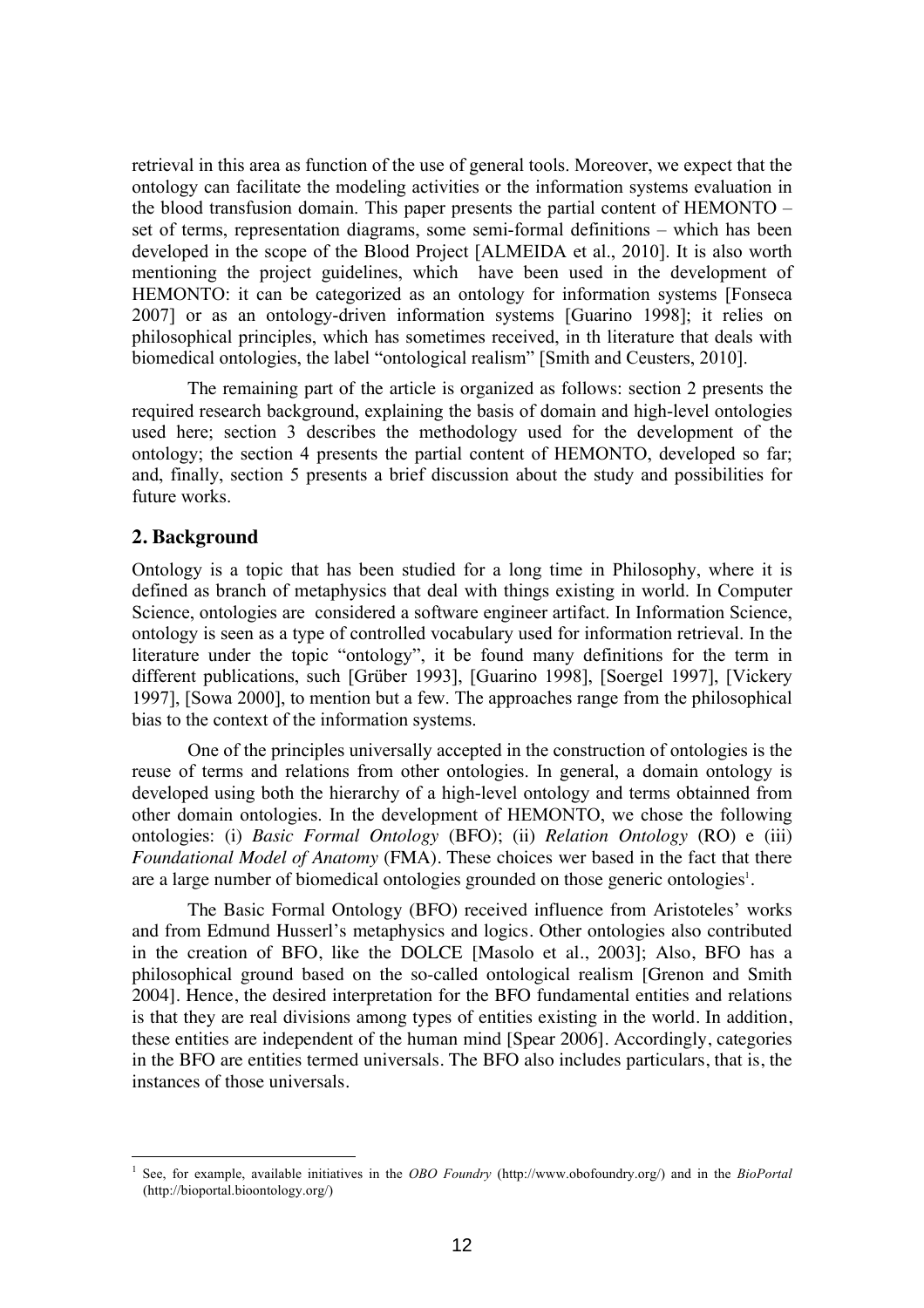The BFO universals are grouped in two different branches: (i) *continuants:* entities that endure through time while maintaining their identity and that have no temporal parts (examples: a human individual, the human blood, the disposition of an organism to bleed); and (ii) *occurrents*: entities that happen, unfold or develop in time and that have temporal parts (examples: the process of respiration, a whole human life in the 19th century, the functioning of a heart) [Grenon and Smith 2004] [Spear 2006]. The BFO entities are linked together by the ontological relations defined in the RO, which were incorporated in the BFO semantic structure. Indeed, the ontological relations of the RO and BFO are the same.

The RO is result of collaborative work accomplished by groups of research in biomedical ontologies (BFO, Gene Ontology<sup>2</sup>, FMA e GALEN), with the purpose of defining a restrict set of relations to be used in biomedical ontologies. These relations are logically well-defined and created in order to fostering interoperability [Smith and Ceusters 2010]. In its first version, in 2005, the RO was published containing 10 formal relations in the biomedical domain and. In the current version<sup>3</sup>, it has a total of  $160$ relations.

In the construction of HEMONTO, we make use of the ontological relations present in RO. These relations establish the basic connections among classes (<class, class>), among instances (<instance, instance>) and among classes and instances (<instance, class>) [Smith et al. 2005]. The term *class* will be used, henceforward, to refer to an entity in the reality equivalent to the terms *universal* and *type*, considering that the main ontology editors do not make this distinction. Similarly, the term *instance* will be used to refer to a particular in reality, which is equivalent to the terms *particular* and *individual*.

Other ontology that is important in our work is the *Foundational Model of Anatomy (FMA)*. It was created as a set of classes necessary for the symbolic representation of phenotypic structure of the human body, specifically, the anatomy. The FMA was developed based both on some fundamental modeling principles (unified context, abstraction level, definition principle, dominant concept) and on aristotelian definitions about the objects of the world [Rosse and Mejino 2003]. As a consequence of this approach, the nodes of the FMA hierarchies are called of *classes* or *types*, bolstering its commitment with entities of the real world, instead of commitment with the meanings of the terms. Currently, the FMA contains about 75.000 classes, which represent entitities like complex macromolecular structures, cell components of the human body, and so forth; about 120,000 terms associated with these classes and 168 types of relationships [FMA 2013].

The content related to "blood" in the FMA includes entities as blood itself (*FMA: blood*) and some of its specifications, such as *FMA: Venous blood* and *FMA: Plasma*. Despite the FMA includes some entities of the blood domain, the convering of this domain is shallow, not including specific components such as hemocomponents and hemoderivatives. Within our study, some FMA terms are used in the ontology HEMONTO as a starting point for the definition of more general terms.

 $\frac{1}{2}$ <sup>2</sup> Available in: http://www.geneontology.org/. Access:  $07<sup>th</sup>$  of May 2013.

 $A$  Available in: http://code.google.com/p/obo-relations/. Access: 26<sup>th</sup> of April 2013.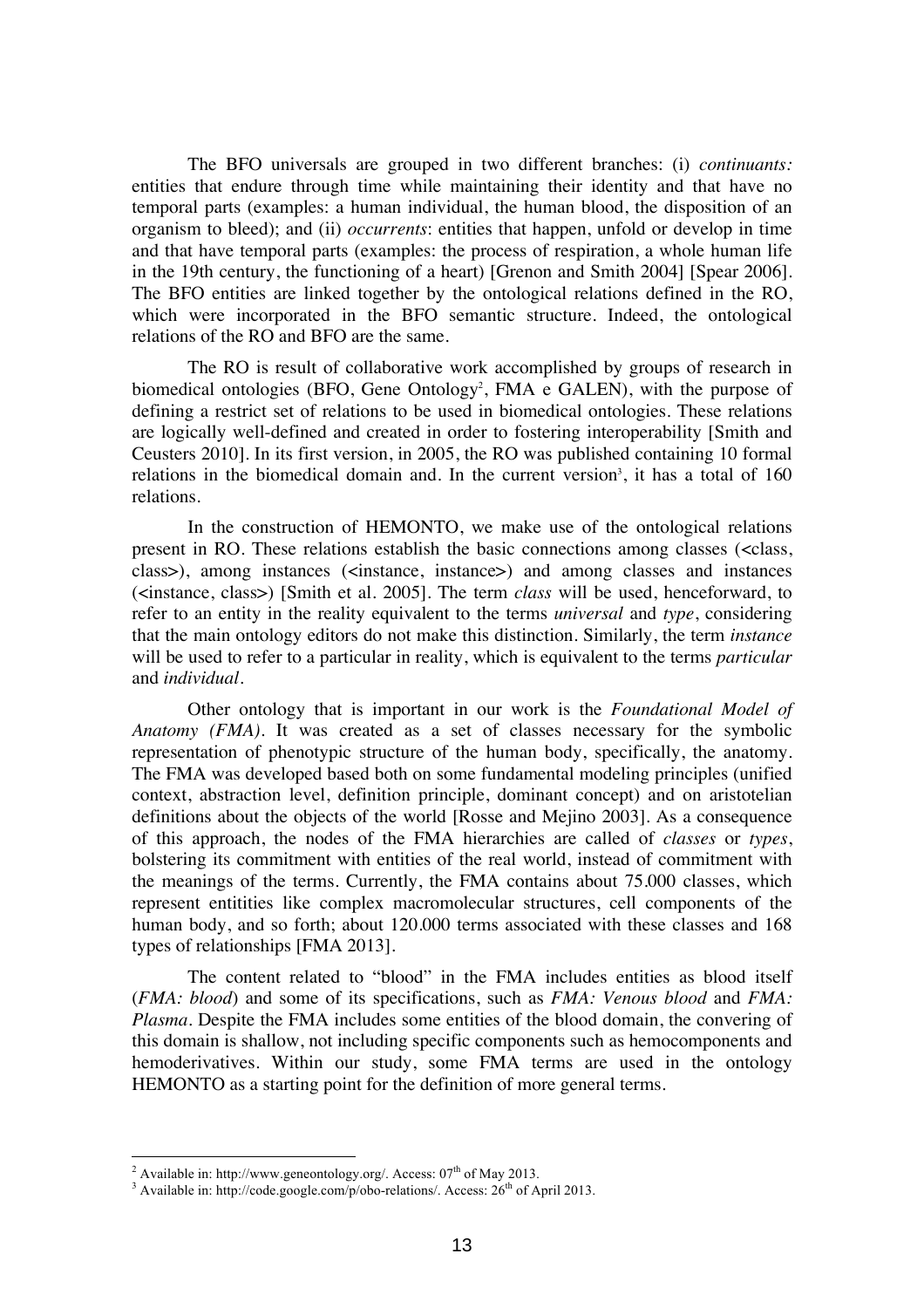### **3. Methodology**

In this section, we describe the methodological steps performed to conduct this research. Basically, these steps are: (i) a study in the domain of the human blood, using bibliographic resources and reference publications in the hematology field; (ii) a literature review, followed by an exploratory study of the relevant ontologies in the biomedical domain; and (iii) the construction of the ontology *per se*, using other ontologies and principles of top-level ontologies.

For the study of the hematology domain, we selected initially the "ISBT 128 - Standard Terminology for Blood, Cellular Therapy, and Tissue Product Descriptions" [ICCBBA 2010], since it is the reference manual about blood and cellular therapy. This document provides a standard terminology for describing transfusion and transplantation products. It is designed to allow distinction between products where such is required on safety, clinical practice, or inventory management grounds.

Parallel to the study of the blood domain, we performed a literature review about relevant ontologies in the domain of blood. Thus, we selected those ones more suitable for our approach, which includes BFO, RO e FMA. Specifically, the criteria used in the selection of these ontologies were: (i) its scope of coverage; (ii) compatibility with ontological realism, which is adopted in the project; (iii) current applicability of these ontologies; (iv) available content (classes, relations and axioms freely accessable); and (v) underlying principles and logic formalisms.

With regard to the use of classes and relations of other ontologies, we proceeded as follows: (i) the BFO was used for the definition of generic classes; (ii) the relations of the RO were used the basis for the composition of the HEMONTO relations; and (iii) the classes of the FMA were used in the definition of specific classes in the blood domain. For the knowledge representation of the in the blood domain, we constructed taxonomies (using formal relation **is\_a**), partonomies (using formal relation **part\_of**) and other relevant ontological relations, such as **participates in, has agent, produces, has\_quality***.* The ontology's editor Protege 4.2<sup>4</sup> was used for the construction of the ontology and it enabled the implementation of the ontology in *Ontology Web Language* (OWL). For the creation of the diagrams (taxonomies, partonomies and others) of the ontology proposed, we used the software Diagram Editor<sup>5</sup>.

It is worth mentioning the use of a semi-formal syntax for specify the ontological relations, according to the guidelines suggested by ontologies integrated to the repository *Open Biomedical Ontologies (OBO)*. This syntax involves a set of basic conventions of the logic notation described in Smith et al. (2005). Here, this logic notation was used with some adaptations. The basic conventions are:

- The variables C, C1, .... Cn (capital letter) are used for the representation of *continuants universals* and c, c1, .... cn (lower-case letter) are used for the representation of *continuants particulars*;
- The variables P, P1, .... Pn (capital letter) are used for the representation of *occurrents universals* and c, c1, .... cn (lower-case letter) are used to the representation of *occurrents particulars*;

 $\frac{1}{4}$ <sup>4</sup> Available in: http://protege.stanford.edu/. Access: 03rd of September 2013.

Available in: https://projects.gnome.org/dia/. Access: 03rd of September 2013.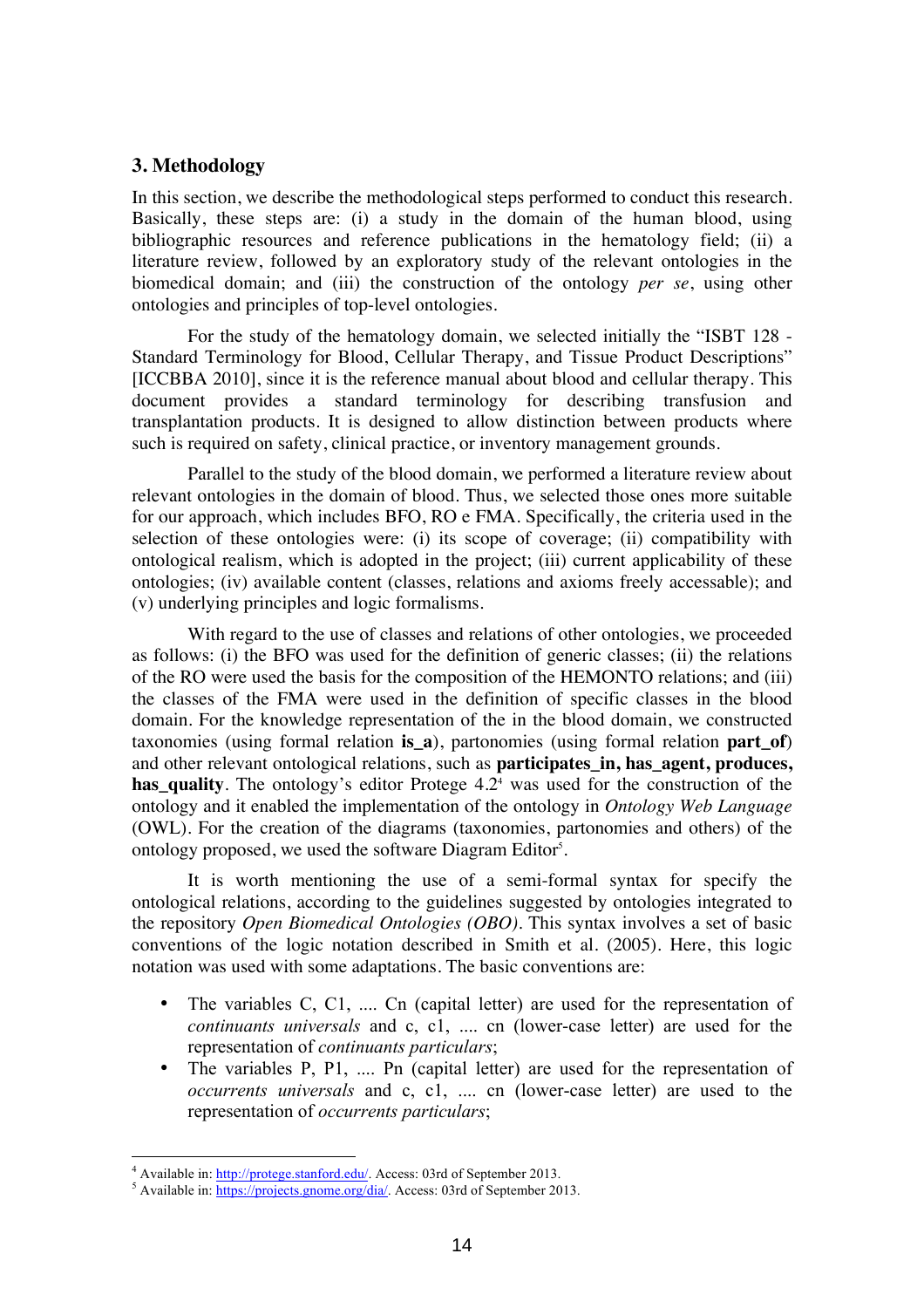- The variables t, t1, .... tn are used to represent intervals.
- The relations between two universals (for example: C is a C1), between two particulars (for example: c1 **part of** c) and between one particular and one universal (for example: c **instance\_of** C) are all in bold.

This notational pattern adopted here is especially important in the definition and understanding of the RO ontological relations, used to link terms. Altogether, we used 9 ontological relations to link HEMONTO terms, which were defined according to Smith et al. (2005) as: (see Table 1)

| Hemocomponent is_a Object<br>C1 at t, where c <b>instance_of</b> C at t is a primitive<br>Aggregate.<br>relation, at which a continuant particular c<br>Platelet concentrate is_a<br>Hemocomponent.<br>instance the universal C in the given time t.<br>Process of freeze is_a Process.<br>P is a P1<br>$\forall p$ , if p instance_of P then p instance_of P1,<br>Process of centrifugation at high<br>where p instance_of P is a primitive relation, at<br>rotation is_a Process of<br>which a occurrent particular p instance the<br>centrifugation.<br>universal P.<br>$\forall$ c, $\forall$ t, if c instance_of C at t then there is some<br>C part_of C1<br>Plasma part_of Whole portion of<br>c1 such that c1 instance of C1 at t and c part_of<br>blood.<br>c1 at t, where c part_of c1 at t is a primitive<br>relation between two continuant instances and a<br>Fibrinogen part_of Cryoprecipitate<br>time at which the one is part of the other.<br>C participates_in P<br>$\forall$ c, $\forall$ t, if c <b>instance_of</b> C at t then there is some<br>Whole portion of blood<br>participates_in Process of<br>p such that<br>p instance_of P and p<br>centrifugation.<br>has_participant c at t, where p has_participant<br>c at t is a primitive relation between a process, a<br>continuant, and a time at which the continuant<br>Plasma participates_in<br>Cryoprecipitate extraction.<br>participates in some way in the process.<br>P produces C<br>$\forall p$ , if p instance_of P then there is some c, t;<br>Process of centrifugation produces<br>Buffy coat.<br>such that if c instance_of C1 at t and p produces<br>c at t, where p produces c at t is a relation<br>between a process p, a continuant c and a time t,<br>Cryoprecipitate extraction<br>produces Cryoprecipitate free<br>at which p produces c if some process that<br>plasma.<br>occurs_in p has_output c.<br>P preceded_by P1<br><b>V</b> p, if p <b>instance_of</b> P then there is some p1 such<br>Process of centrifugation at high<br>rotation preceded_by Process of<br>that p1 instance of P1 and p preceded_by p1,<br>centrifugation.<br>where p <b>preceded</b> by $p1 = \forall t$ , $\forall t1$ , if p<br>occurring_at t and p1 occurring_at t1, then t1<br>Process of collection preceded_by<br>earlier t, where t earlier t1 is a primitive relation<br>Process of centrifugation.<br>between two times such that t occurs before of t1<br>and <b>p</b> occurring at $t =$ for some c, p<br>has_participant c at t.<br>$\forall$ c, $\forall$ t, if c instance_of C at t then there is some<br>C contained_in C1<br>Plasma contained_in Top and<br>c1 such that: if c1 instance_of C1 at t1 and c<br>bottom pocket.<br>Erythrocyte contained_in Top and<br>contained in c1 at t, where c contained in c1 at<br>bottom pocket.<br>$t = c$ located_in c1 at t and not c overlap c1 at t<br>$\forall p$ , if p instance of P then there is some c, t;<br>Extraction of buffy coat has_agent<br>P has_agent C<br>such that if c instance_of C1 at t and p<br>Plasma extractor.<br>has_agent c at t, where p has_agent c at t is a<br>primitive relation between a process, a continuant<br>and a time at which the continuant is causally<br>active in the process.<br>Relation between an continuant entity C and a<br>C has_quality Q<br>Fresh frozen plasm has_quality<br>quality Q, at which C has_quality Q if only if:<br>Time after collection.<br>$\forall$ c, $\forall$ t, if c <b>instance</b> of C at t then there is some<br>Plasma of 24 hours has_quality<br>Freeze time.<br>c1 such that: if c1 <b>instance_of</b> C1 and exists $\forall q$ ,<br>$\forall$ t, if q instance_of Q at t then there is some q1 | <b>Relation</b> | <b>Semiformal Definition</b>                       | <b>Examples HEMONTO</b> |
|-------------------------------------------------------------------------------------------------------------------------------------------------------------------------------------------------------------------------------------------------------------------------------------------------------------------------------------------------------------------------------------------------------------------------------------------------------------------------------------------------------------------------------------------------------------------------------------------------------------------------------------------------------------------------------------------------------------------------------------------------------------------------------------------------------------------------------------------------------------------------------------------------------------------------------------------------------------------------------------------------------------------------------------------------------------------------------------------------------------------------------------------------------------------------------------------------------------------------------------------------------------------------------------------------------------------------------------------------------------------------------------------------------------------------------------------------------------------------------------------------------------------------------------------------------------------------------------------------------------------------------------------------------------------------------------------------------------------------------------------------------------------------------------------------------------------------------------------------------------------------------------------------------------------------------------------------------------------------------------------------------------------------------------------------------------------------------------------------------------------------------------------------------------------------------------------------------------------------------------------------------------------------------------------------------------------------------------------------------------------------------------------------------------------------------------------------------------------------------------------------------------------------------------------------------------------------------------------------------------------------------------------------------------------------------------------------------------------------------------------------------------------------------------------------------------------------------------------------------------------------------------------------------------------------------------------------------------------------------------------------------------------------------------------------------------------------------------------------------------------------------------------------------------------------------------------------------------------------------------------------------------------------------------------------------------------------------------------------------------------------------------------------------------------------------------------------------------------------------------------------------------------------------------------------------------------------------------------------------------------------------------------------------------------------------------------------------------------------------------|-----------------|----------------------------------------------------|-------------------------|
|                                                                                                                                                                                                                                                                                                                                                                                                                                                                                                                                                                                                                                                                                                                                                                                                                                                                                                                                                                                                                                                                                                                                                                                                                                                                                                                                                                                                                                                                                                                                                                                                                                                                                                                                                                                                                                                                                                                                                                                                                                                                                                                                                                                                                                                                                                                                                                                                                                                                                                                                                                                                                                                                                                                                                                                                                                                                                                                                                                                                                                                                                                                                                                                                                                                                                                                                                                                                                                                                                                                                                                                                                                                                                                                                     | $C$ is a $C1$   | ∀c, ∀t, if c instance_of C at t then c instance_of |                         |
|                                                                                                                                                                                                                                                                                                                                                                                                                                                                                                                                                                                                                                                                                                                                                                                                                                                                                                                                                                                                                                                                                                                                                                                                                                                                                                                                                                                                                                                                                                                                                                                                                                                                                                                                                                                                                                                                                                                                                                                                                                                                                                                                                                                                                                                                                                                                                                                                                                                                                                                                                                                                                                                                                                                                                                                                                                                                                                                                                                                                                                                                                                                                                                                                                                                                                                                                                                                                                                                                                                                                                                                                                                                                                                                                     |                 |                                                    |                         |
|                                                                                                                                                                                                                                                                                                                                                                                                                                                                                                                                                                                                                                                                                                                                                                                                                                                                                                                                                                                                                                                                                                                                                                                                                                                                                                                                                                                                                                                                                                                                                                                                                                                                                                                                                                                                                                                                                                                                                                                                                                                                                                                                                                                                                                                                                                                                                                                                                                                                                                                                                                                                                                                                                                                                                                                                                                                                                                                                                                                                                                                                                                                                                                                                                                                                                                                                                                                                                                                                                                                                                                                                                                                                                                                                     |                 |                                                    |                         |
|                                                                                                                                                                                                                                                                                                                                                                                                                                                                                                                                                                                                                                                                                                                                                                                                                                                                                                                                                                                                                                                                                                                                                                                                                                                                                                                                                                                                                                                                                                                                                                                                                                                                                                                                                                                                                                                                                                                                                                                                                                                                                                                                                                                                                                                                                                                                                                                                                                                                                                                                                                                                                                                                                                                                                                                                                                                                                                                                                                                                                                                                                                                                                                                                                                                                                                                                                                                                                                                                                                                                                                                                                                                                                                                                     |                 |                                                    |                         |
|                                                                                                                                                                                                                                                                                                                                                                                                                                                                                                                                                                                                                                                                                                                                                                                                                                                                                                                                                                                                                                                                                                                                                                                                                                                                                                                                                                                                                                                                                                                                                                                                                                                                                                                                                                                                                                                                                                                                                                                                                                                                                                                                                                                                                                                                                                                                                                                                                                                                                                                                                                                                                                                                                                                                                                                                                                                                                                                                                                                                                                                                                                                                                                                                                                                                                                                                                                                                                                                                                                                                                                                                                                                                                                                                     |                 |                                                    |                         |
|                                                                                                                                                                                                                                                                                                                                                                                                                                                                                                                                                                                                                                                                                                                                                                                                                                                                                                                                                                                                                                                                                                                                                                                                                                                                                                                                                                                                                                                                                                                                                                                                                                                                                                                                                                                                                                                                                                                                                                                                                                                                                                                                                                                                                                                                                                                                                                                                                                                                                                                                                                                                                                                                                                                                                                                                                                                                                                                                                                                                                                                                                                                                                                                                                                                                                                                                                                                                                                                                                                                                                                                                                                                                                                                                     |                 |                                                    |                         |
|                                                                                                                                                                                                                                                                                                                                                                                                                                                                                                                                                                                                                                                                                                                                                                                                                                                                                                                                                                                                                                                                                                                                                                                                                                                                                                                                                                                                                                                                                                                                                                                                                                                                                                                                                                                                                                                                                                                                                                                                                                                                                                                                                                                                                                                                                                                                                                                                                                                                                                                                                                                                                                                                                                                                                                                                                                                                                                                                                                                                                                                                                                                                                                                                                                                                                                                                                                                                                                                                                                                                                                                                                                                                                                                                     |                 |                                                    |                         |
|                                                                                                                                                                                                                                                                                                                                                                                                                                                                                                                                                                                                                                                                                                                                                                                                                                                                                                                                                                                                                                                                                                                                                                                                                                                                                                                                                                                                                                                                                                                                                                                                                                                                                                                                                                                                                                                                                                                                                                                                                                                                                                                                                                                                                                                                                                                                                                                                                                                                                                                                                                                                                                                                                                                                                                                                                                                                                                                                                                                                                                                                                                                                                                                                                                                                                                                                                                                                                                                                                                                                                                                                                                                                                                                                     |                 |                                                    |                         |
|                                                                                                                                                                                                                                                                                                                                                                                                                                                                                                                                                                                                                                                                                                                                                                                                                                                                                                                                                                                                                                                                                                                                                                                                                                                                                                                                                                                                                                                                                                                                                                                                                                                                                                                                                                                                                                                                                                                                                                                                                                                                                                                                                                                                                                                                                                                                                                                                                                                                                                                                                                                                                                                                                                                                                                                                                                                                                                                                                                                                                                                                                                                                                                                                                                                                                                                                                                                                                                                                                                                                                                                                                                                                                                                                     |                 |                                                    |                         |
|                                                                                                                                                                                                                                                                                                                                                                                                                                                                                                                                                                                                                                                                                                                                                                                                                                                                                                                                                                                                                                                                                                                                                                                                                                                                                                                                                                                                                                                                                                                                                                                                                                                                                                                                                                                                                                                                                                                                                                                                                                                                                                                                                                                                                                                                                                                                                                                                                                                                                                                                                                                                                                                                                                                                                                                                                                                                                                                                                                                                                                                                                                                                                                                                                                                                                                                                                                                                                                                                                                                                                                                                                                                                                                                                     |                 |                                                    |                         |
|                                                                                                                                                                                                                                                                                                                                                                                                                                                                                                                                                                                                                                                                                                                                                                                                                                                                                                                                                                                                                                                                                                                                                                                                                                                                                                                                                                                                                                                                                                                                                                                                                                                                                                                                                                                                                                                                                                                                                                                                                                                                                                                                                                                                                                                                                                                                                                                                                                                                                                                                                                                                                                                                                                                                                                                                                                                                                                                                                                                                                                                                                                                                                                                                                                                                                                                                                                                                                                                                                                                                                                                                                                                                                                                                     |                 |                                                    |                         |
|                                                                                                                                                                                                                                                                                                                                                                                                                                                                                                                                                                                                                                                                                                                                                                                                                                                                                                                                                                                                                                                                                                                                                                                                                                                                                                                                                                                                                                                                                                                                                                                                                                                                                                                                                                                                                                                                                                                                                                                                                                                                                                                                                                                                                                                                                                                                                                                                                                                                                                                                                                                                                                                                                                                                                                                                                                                                                                                                                                                                                                                                                                                                                                                                                                                                                                                                                                                                                                                                                                                                                                                                                                                                                                                                     |                 |                                                    |                         |
|                                                                                                                                                                                                                                                                                                                                                                                                                                                                                                                                                                                                                                                                                                                                                                                                                                                                                                                                                                                                                                                                                                                                                                                                                                                                                                                                                                                                                                                                                                                                                                                                                                                                                                                                                                                                                                                                                                                                                                                                                                                                                                                                                                                                                                                                                                                                                                                                                                                                                                                                                                                                                                                                                                                                                                                                                                                                                                                                                                                                                                                                                                                                                                                                                                                                                                                                                                                                                                                                                                                                                                                                                                                                                                                                     |                 |                                                    |                         |
|                                                                                                                                                                                                                                                                                                                                                                                                                                                                                                                                                                                                                                                                                                                                                                                                                                                                                                                                                                                                                                                                                                                                                                                                                                                                                                                                                                                                                                                                                                                                                                                                                                                                                                                                                                                                                                                                                                                                                                                                                                                                                                                                                                                                                                                                                                                                                                                                                                                                                                                                                                                                                                                                                                                                                                                                                                                                                                                                                                                                                                                                                                                                                                                                                                                                                                                                                                                                                                                                                                                                                                                                                                                                                                                                     |                 |                                                    |                         |
|                                                                                                                                                                                                                                                                                                                                                                                                                                                                                                                                                                                                                                                                                                                                                                                                                                                                                                                                                                                                                                                                                                                                                                                                                                                                                                                                                                                                                                                                                                                                                                                                                                                                                                                                                                                                                                                                                                                                                                                                                                                                                                                                                                                                                                                                                                                                                                                                                                                                                                                                                                                                                                                                                                                                                                                                                                                                                                                                                                                                                                                                                                                                                                                                                                                                                                                                                                                                                                                                                                                                                                                                                                                                                                                                     |                 |                                                    |                         |
|                                                                                                                                                                                                                                                                                                                                                                                                                                                                                                                                                                                                                                                                                                                                                                                                                                                                                                                                                                                                                                                                                                                                                                                                                                                                                                                                                                                                                                                                                                                                                                                                                                                                                                                                                                                                                                                                                                                                                                                                                                                                                                                                                                                                                                                                                                                                                                                                                                                                                                                                                                                                                                                                                                                                                                                                                                                                                                                                                                                                                                                                                                                                                                                                                                                                                                                                                                                                                                                                                                                                                                                                                                                                                                                                     |                 |                                                    |                         |
|                                                                                                                                                                                                                                                                                                                                                                                                                                                                                                                                                                                                                                                                                                                                                                                                                                                                                                                                                                                                                                                                                                                                                                                                                                                                                                                                                                                                                                                                                                                                                                                                                                                                                                                                                                                                                                                                                                                                                                                                                                                                                                                                                                                                                                                                                                                                                                                                                                                                                                                                                                                                                                                                                                                                                                                                                                                                                                                                                                                                                                                                                                                                                                                                                                                                                                                                                                                                                                                                                                                                                                                                                                                                                                                                     |                 |                                                    |                         |
|                                                                                                                                                                                                                                                                                                                                                                                                                                                                                                                                                                                                                                                                                                                                                                                                                                                                                                                                                                                                                                                                                                                                                                                                                                                                                                                                                                                                                                                                                                                                                                                                                                                                                                                                                                                                                                                                                                                                                                                                                                                                                                                                                                                                                                                                                                                                                                                                                                                                                                                                                                                                                                                                                                                                                                                                                                                                                                                                                                                                                                                                                                                                                                                                                                                                                                                                                                                                                                                                                                                                                                                                                                                                                                                                     |                 |                                                    |                         |
|                                                                                                                                                                                                                                                                                                                                                                                                                                                                                                                                                                                                                                                                                                                                                                                                                                                                                                                                                                                                                                                                                                                                                                                                                                                                                                                                                                                                                                                                                                                                                                                                                                                                                                                                                                                                                                                                                                                                                                                                                                                                                                                                                                                                                                                                                                                                                                                                                                                                                                                                                                                                                                                                                                                                                                                                                                                                                                                                                                                                                                                                                                                                                                                                                                                                                                                                                                                                                                                                                                                                                                                                                                                                                                                                     |                 |                                                    |                         |
|                                                                                                                                                                                                                                                                                                                                                                                                                                                                                                                                                                                                                                                                                                                                                                                                                                                                                                                                                                                                                                                                                                                                                                                                                                                                                                                                                                                                                                                                                                                                                                                                                                                                                                                                                                                                                                                                                                                                                                                                                                                                                                                                                                                                                                                                                                                                                                                                                                                                                                                                                                                                                                                                                                                                                                                                                                                                                                                                                                                                                                                                                                                                                                                                                                                                                                                                                                                                                                                                                                                                                                                                                                                                                                                                     |                 |                                                    |                         |
|                                                                                                                                                                                                                                                                                                                                                                                                                                                                                                                                                                                                                                                                                                                                                                                                                                                                                                                                                                                                                                                                                                                                                                                                                                                                                                                                                                                                                                                                                                                                                                                                                                                                                                                                                                                                                                                                                                                                                                                                                                                                                                                                                                                                                                                                                                                                                                                                                                                                                                                                                                                                                                                                                                                                                                                                                                                                                                                                                                                                                                                                                                                                                                                                                                                                                                                                                                                                                                                                                                                                                                                                                                                                                                                                     |                 |                                                    |                         |
|                                                                                                                                                                                                                                                                                                                                                                                                                                                                                                                                                                                                                                                                                                                                                                                                                                                                                                                                                                                                                                                                                                                                                                                                                                                                                                                                                                                                                                                                                                                                                                                                                                                                                                                                                                                                                                                                                                                                                                                                                                                                                                                                                                                                                                                                                                                                                                                                                                                                                                                                                                                                                                                                                                                                                                                                                                                                                                                                                                                                                                                                                                                                                                                                                                                                                                                                                                                                                                                                                                                                                                                                                                                                                                                                     |                 |                                                    |                         |
|                                                                                                                                                                                                                                                                                                                                                                                                                                                                                                                                                                                                                                                                                                                                                                                                                                                                                                                                                                                                                                                                                                                                                                                                                                                                                                                                                                                                                                                                                                                                                                                                                                                                                                                                                                                                                                                                                                                                                                                                                                                                                                                                                                                                                                                                                                                                                                                                                                                                                                                                                                                                                                                                                                                                                                                                                                                                                                                                                                                                                                                                                                                                                                                                                                                                                                                                                                                                                                                                                                                                                                                                                                                                                                                                     |                 |                                                    |                         |
|                                                                                                                                                                                                                                                                                                                                                                                                                                                                                                                                                                                                                                                                                                                                                                                                                                                                                                                                                                                                                                                                                                                                                                                                                                                                                                                                                                                                                                                                                                                                                                                                                                                                                                                                                                                                                                                                                                                                                                                                                                                                                                                                                                                                                                                                                                                                                                                                                                                                                                                                                                                                                                                                                                                                                                                                                                                                                                                                                                                                                                                                                                                                                                                                                                                                                                                                                                                                                                                                                                                                                                                                                                                                                                                                     |                 |                                                    |                         |
|                                                                                                                                                                                                                                                                                                                                                                                                                                                                                                                                                                                                                                                                                                                                                                                                                                                                                                                                                                                                                                                                                                                                                                                                                                                                                                                                                                                                                                                                                                                                                                                                                                                                                                                                                                                                                                                                                                                                                                                                                                                                                                                                                                                                                                                                                                                                                                                                                                                                                                                                                                                                                                                                                                                                                                                                                                                                                                                                                                                                                                                                                                                                                                                                                                                                                                                                                                                                                                                                                                                                                                                                                                                                                                                                     |                 |                                                    |                         |
|                                                                                                                                                                                                                                                                                                                                                                                                                                                                                                                                                                                                                                                                                                                                                                                                                                                                                                                                                                                                                                                                                                                                                                                                                                                                                                                                                                                                                                                                                                                                                                                                                                                                                                                                                                                                                                                                                                                                                                                                                                                                                                                                                                                                                                                                                                                                                                                                                                                                                                                                                                                                                                                                                                                                                                                                                                                                                                                                                                                                                                                                                                                                                                                                                                                                                                                                                                                                                                                                                                                                                                                                                                                                                                                                     |                 |                                                    |                         |
|                                                                                                                                                                                                                                                                                                                                                                                                                                                                                                                                                                                                                                                                                                                                                                                                                                                                                                                                                                                                                                                                                                                                                                                                                                                                                                                                                                                                                                                                                                                                                                                                                                                                                                                                                                                                                                                                                                                                                                                                                                                                                                                                                                                                                                                                                                                                                                                                                                                                                                                                                                                                                                                                                                                                                                                                                                                                                                                                                                                                                                                                                                                                                                                                                                                                                                                                                                                                                                                                                                                                                                                                                                                                                                                                     |                 |                                                    |                         |
|                                                                                                                                                                                                                                                                                                                                                                                                                                                                                                                                                                                                                                                                                                                                                                                                                                                                                                                                                                                                                                                                                                                                                                                                                                                                                                                                                                                                                                                                                                                                                                                                                                                                                                                                                                                                                                                                                                                                                                                                                                                                                                                                                                                                                                                                                                                                                                                                                                                                                                                                                                                                                                                                                                                                                                                                                                                                                                                                                                                                                                                                                                                                                                                                                                                                                                                                                                                                                                                                                                                                                                                                                                                                                                                                     |                 |                                                    |                         |
|                                                                                                                                                                                                                                                                                                                                                                                                                                                                                                                                                                                                                                                                                                                                                                                                                                                                                                                                                                                                                                                                                                                                                                                                                                                                                                                                                                                                                                                                                                                                                                                                                                                                                                                                                                                                                                                                                                                                                                                                                                                                                                                                                                                                                                                                                                                                                                                                                                                                                                                                                                                                                                                                                                                                                                                                                                                                                                                                                                                                                                                                                                                                                                                                                                                                                                                                                                                                                                                                                                                                                                                                                                                                                                                                     |                 |                                                    |                         |
|                                                                                                                                                                                                                                                                                                                                                                                                                                                                                                                                                                                                                                                                                                                                                                                                                                                                                                                                                                                                                                                                                                                                                                                                                                                                                                                                                                                                                                                                                                                                                                                                                                                                                                                                                                                                                                                                                                                                                                                                                                                                                                                                                                                                                                                                                                                                                                                                                                                                                                                                                                                                                                                                                                                                                                                                                                                                                                                                                                                                                                                                                                                                                                                                                                                                                                                                                                                                                                                                                                                                                                                                                                                                                                                                     |                 |                                                    |                         |
|                                                                                                                                                                                                                                                                                                                                                                                                                                                                                                                                                                                                                                                                                                                                                                                                                                                                                                                                                                                                                                                                                                                                                                                                                                                                                                                                                                                                                                                                                                                                                                                                                                                                                                                                                                                                                                                                                                                                                                                                                                                                                                                                                                                                                                                                                                                                                                                                                                                                                                                                                                                                                                                                                                                                                                                                                                                                                                                                                                                                                                                                                                                                                                                                                                                                                                                                                                                                                                                                                                                                                                                                                                                                                                                                     |                 |                                                    |                         |
|                                                                                                                                                                                                                                                                                                                                                                                                                                                                                                                                                                                                                                                                                                                                                                                                                                                                                                                                                                                                                                                                                                                                                                                                                                                                                                                                                                                                                                                                                                                                                                                                                                                                                                                                                                                                                                                                                                                                                                                                                                                                                                                                                                                                                                                                                                                                                                                                                                                                                                                                                                                                                                                                                                                                                                                                                                                                                                                                                                                                                                                                                                                                                                                                                                                                                                                                                                                                                                                                                                                                                                                                                                                                                                                                     |                 |                                                    |                         |
|                                                                                                                                                                                                                                                                                                                                                                                                                                                                                                                                                                                                                                                                                                                                                                                                                                                                                                                                                                                                                                                                                                                                                                                                                                                                                                                                                                                                                                                                                                                                                                                                                                                                                                                                                                                                                                                                                                                                                                                                                                                                                                                                                                                                                                                                                                                                                                                                                                                                                                                                                                                                                                                                                                                                                                                                                                                                                                                                                                                                                                                                                                                                                                                                                                                                                                                                                                                                                                                                                                                                                                                                                                                                                                                                     |                 |                                                    |                         |
|                                                                                                                                                                                                                                                                                                                                                                                                                                                                                                                                                                                                                                                                                                                                                                                                                                                                                                                                                                                                                                                                                                                                                                                                                                                                                                                                                                                                                                                                                                                                                                                                                                                                                                                                                                                                                                                                                                                                                                                                                                                                                                                                                                                                                                                                                                                                                                                                                                                                                                                                                                                                                                                                                                                                                                                                                                                                                                                                                                                                                                                                                                                                                                                                                                                                                                                                                                                                                                                                                                                                                                                                                                                                                                                                     |                 |                                                    |                         |
|                                                                                                                                                                                                                                                                                                                                                                                                                                                                                                                                                                                                                                                                                                                                                                                                                                                                                                                                                                                                                                                                                                                                                                                                                                                                                                                                                                                                                                                                                                                                                                                                                                                                                                                                                                                                                                                                                                                                                                                                                                                                                                                                                                                                                                                                                                                                                                                                                                                                                                                                                                                                                                                                                                                                                                                                                                                                                                                                                                                                                                                                                                                                                                                                                                                                                                                                                                                                                                                                                                                                                                                                                                                                                                                                     |                 |                                                    |                         |
|                                                                                                                                                                                                                                                                                                                                                                                                                                                                                                                                                                                                                                                                                                                                                                                                                                                                                                                                                                                                                                                                                                                                                                                                                                                                                                                                                                                                                                                                                                                                                                                                                                                                                                                                                                                                                                                                                                                                                                                                                                                                                                                                                                                                                                                                                                                                                                                                                                                                                                                                                                                                                                                                                                                                                                                                                                                                                                                                                                                                                                                                                                                                                                                                                                                                                                                                                                                                                                                                                                                                                                                                                                                                                                                                     |                 |                                                    |                         |
|                                                                                                                                                                                                                                                                                                                                                                                                                                                                                                                                                                                                                                                                                                                                                                                                                                                                                                                                                                                                                                                                                                                                                                                                                                                                                                                                                                                                                                                                                                                                                                                                                                                                                                                                                                                                                                                                                                                                                                                                                                                                                                                                                                                                                                                                                                                                                                                                                                                                                                                                                                                                                                                                                                                                                                                                                                                                                                                                                                                                                                                                                                                                                                                                                                                                                                                                                                                                                                                                                                                                                                                                                                                                                                                                     |                 |                                                    |                         |
|                                                                                                                                                                                                                                                                                                                                                                                                                                                                                                                                                                                                                                                                                                                                                                                                                                                                                                                                                                                                                                                                                                                                                                                                                                                                                                                                                                                                                                                                                                                                                                                                                                                                                                                                                                                                                                                                                                                                                                                                                                                                                                                                                                                                                                                                                                                                                                                                                                                                                                                                                                                                                                                                                                                                                                                                                                                                                                                                                                                                                                                                                                                                                                                                                                                                                                                                                                                                                                                                                                                                                                                                                                                                                                                                     |                 |                                                    |                         |
|                                                                                                                                                                                                                                                                                                                                                                                                                                                                                                                                                                                                                                                                                                                                                                                                                                                                                                                                                                                                                                                                                                                                                                                                                                                                                                                                                                                                                                                                                                                                                                                                                                                                                                                                                                                                                                                                                                                                                                                                                                                                                                                                                                                                                                                                                                                                                                                                                                                                                                                                                                                                                                                                                                                                                                                                                                                                                                                                                                                                                                                                                                                                                                                                                                                                                                                                                                                                                                                                                                                                                                                                                                                                                                                                     |                 |                                                    |                         |
|                                                                                                                                                                                                                                                                                                                                                                                                                                                                                                                                                                                                                                                                                                                                                                                                                                                                                                                                                                                                                                                                                                                                                                                                                                                                                                                                                                                                                                                                                                                                                                                                                                                                                                                                                                                                                                                                                                                                                                                                                                                                                                                                                                                                                                                                                                                                                                                                                                                                                                                                                                                                                                                                                                                                                                                                                                                                                                                                                                                                                                                                                                                                                                                                                                                                                                                                                                                                                                                                                                                                                                                                                                                                                                                                     |                 |                                                    |                         |
|                                                                                                                                                                                                                                                                                                                                                                                                                                                                                                                                                                                                                                                                                                                                                                                                                                                                                                                                                                                                                                                                                                                                                                                                                                                                                                                                                                                                                                                                                                                                                                                                                                                                                                                                                                                                                                                                                                                                                                                                                                                                                                                                                                                                                                                                                                                                                                                                                                                                                                                                                                                                                                                                                                                                                                                                                                                                                                                                                                                                                                                                                                                                                                                                                                                                                                                                                                                                                                                                                                                                                                                                                                                                                                                                     |                 |                                                    |                         |
|                                                                                                                                                                                                                                                                                                                                                                                                                                                                                                                                                                                                                                                                                                                                                                                                                                                                                                                                                                                                                                                                                                                                                                                                                                                                                                                                                                                                                                                                                                                                                                                                                                                                                                                                                                                                                                                                                                                                                                                                                                                                                                                                                                                                                                                                                                                                                                                                                                                                                                                                                                                                                                                                                                                                                                                                                                                                                                                                                                                                                                                                                                                                                                                                                                                                                                                                                                                                                                                                                                                                                                                                                                                                                                                                     |                 |                                                    |                         |
|                                                                                                                                                                                                                                                                                                                                                                                                                                                                                                                                                                                                                                                                                                                                                                                                                                                                                                                                                                                                                                                                                                                                                                                                                                                                                                                                                                                                                                                                                                                                                                                                                                                                                                                                                                                                                                                                                                                                                                                                                                                                                                                                                                                                                                                                                                                                                                                                                                                                                                                                                                                                                                                                                                                                                                                                                                                                                                                                                                                                                                                                                                                                                                                                                                                                                                                                                                                                                                                                                                                                                                                                                                                                                                                                     |                 |                                                    |                         |
|                                                                                                                                                                                                                                                                                                                                                                                                                                                                                                                                                                                                                                                                                                                                                                                                                                                                                                                                                                                                                                                                                                                                                                                                                                                                                                                                                                                                                                                                                                                                                                                                                                                                                                                                                                                                                                                                                                                                                                                                                                                                                                                                                                                                                                                                                                                                                                                                                                                                                                                                                                                                                                                                                                                                                                                                                                                                                                                                                                                                                                                                                                                                                                                                                                                                                                                                                                                                                                                                                                                                                                                                                                                                                                                                     |                 |                                                    |                         |
|                                                                                                                                                                                                                                                                                                                                                                                                                                                                                                                                                                                                                                                                                                                                                                                                                                                                                                                                                                                                                                                                                                                                                                                                                                                                                                                                                                                                                                                                                                                                                                                                                                                                                                                                                                                                                                                                                                                                                                                                                                                                                                                                                                                                                                                                                                                                                                                                                                                                                                                                                                                                                                                                                                                                                                                                                                                                                                                                                                                                                                                                                                                                                                                                                                                                                                                                                                                                                                                                                                                                                                                                                                                                                                                                     |                 |                                                    |                         |
|                                                                                                                                                                                                                                                                                                                                                                                                                                                                                                                                                                                                                                                                                                                                                                                                                                                                                                                                                                                                                                                                                                                                                                                                                                                                                                                                                                                                                                                                                                                                                                                                                                                                                                                                                                                                                                                                                                                                                                                                                                                                                                                                                                                                                                                                                                                                                                                                                                                                                                                                                                                                                                                                                                                                                                                                                                                                                                                                                                                                                                                                                                                                                                                                                                                                                                                                                                                                                                                                                                                                                                                                                                                                                                                                     |                 |                                                    |                         |
|                                                                                                                                                                                                                                                                                                                                                                                                                                                                                                                                                                                                                                                                                                                                                                                                                                                                                                                                                                                                                                                                                                                                                                                                                                                                                                                                                                                                                                                                                                                                                                                                                                                                                                                                                                                                                                                                                                                                                                                                                                                                                                                                                                                                                                                                                                                                                                                                                                                                                                                                                                                                                                                                                                                                                                                                                                                                                                                                                                                                                                                                                                                                                                                                                                                                                                                                                                                                                                                                                                                                                                                                                                                                                                                                     |                 | such that: if q1 instance_of Q1, such that q       |                         |

**Table 1. Semiformal definitions for the ontological relations included in HEMONTO.**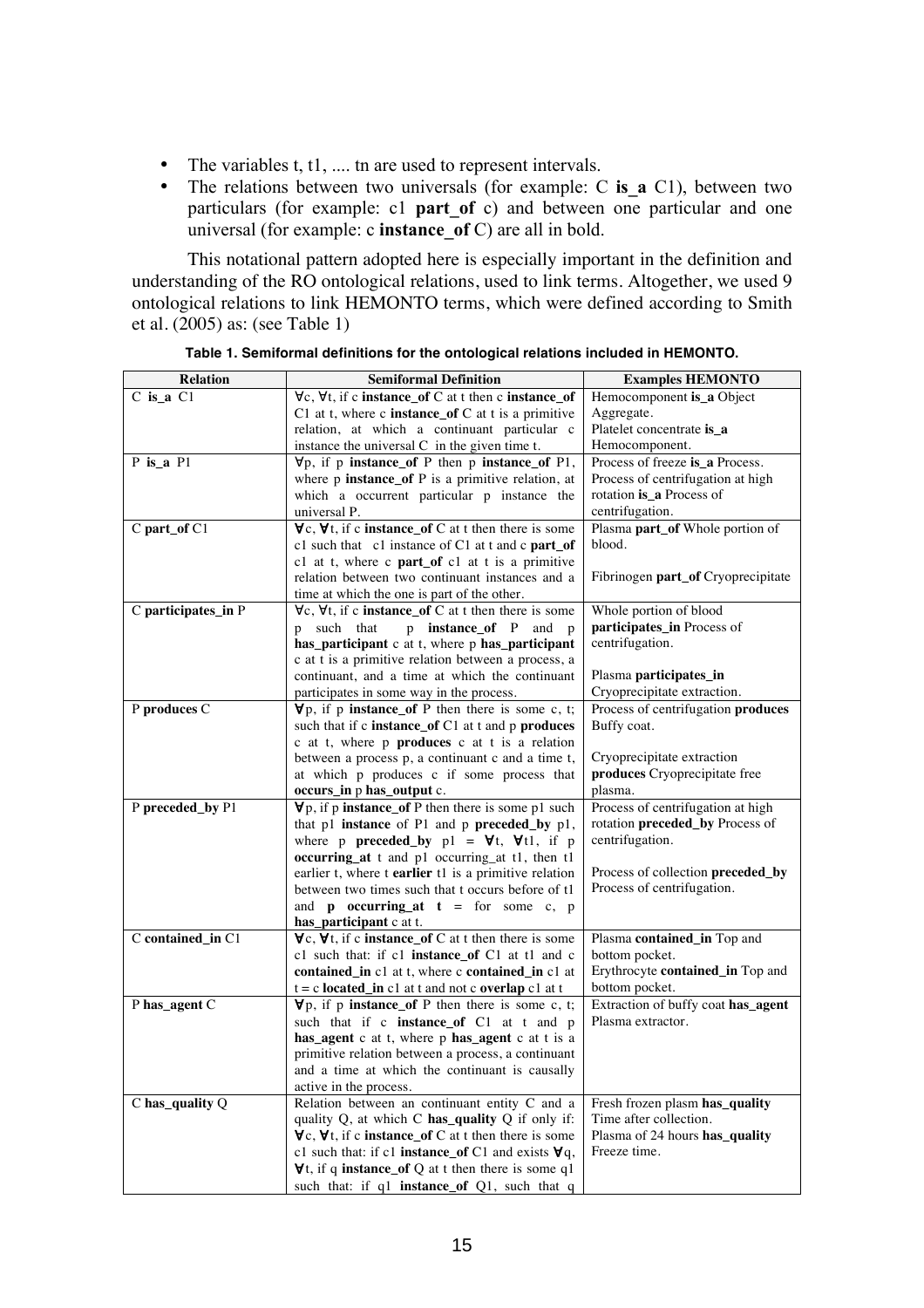|                        | inheres in c at t.                                                                         |                                             |
|------------------------|--------------------------------------------------------------------------------------------|---------------------------------------------|
|                        | Relation between a continuant universal $Q$ and a $\vert$ Time after collection            |                                             |
| is quality measured as | continuant particular q, such that both are <b>is_quality_measured_as</b> $\leq 8$ hs.     |                                             |
|                        | qualities, and $\forall q$ , $\forall t$ , if q <b>instance</b> of Q at t then Freeze time |                                             |
|                        | there is some q1 such that q1 <b>instance</b> of $Q1$ .                                    | $\frac{1}{2}$ is_quality_measured_as > 1 h. |

#### **4. Results**

In this section, we present the partial results obtained so far. We describe the ontology about hemocomponents and hemoderivatives of the human blood, highlighting classes, relations and diagrams used to represent the knowledge. As we mentioned, these results are partials, since the process of construction of ontologies, especially in complex domains, should not be considered finished and must be under constant evaluation [Grüber 1993].

HEMONTO represents knowledge about blood products – hemocomponents and hemoderivatives − encompassing the constituent elements those products, as well as the procedures used to obtain them. In its current version, the ontology has 54 terms, which 45 are classes of the ontology and other 9 are relations. Among the classes, 30 classes are specific of the ontology, 13 classes were imported from the BFO and 2 classes from the FMA. The relations were imported from the RO and adapted to the domain under study.

In the remainder of this section, we present the classes and relations of HEMONTO, as well as the representation structures connecting them. Each ontology class or relation, when referenced in the text, is represented in italic. Similarly, classes and relations imported from other ontologies are spelled in italic and accompanied of an acronym representing the source ontology.



**Figure 1. Partonomy of the blood components.**

According to the FMA, the *blood (FMA: portion of blood)* is the substance and main fluid of the human body, composed of plasma (*FMA: portion of plasma*) and blood cells. In order to obtain hemocomponents and hemoderivatives is necessary to submit one unity of the *whole blood (FMA: whole portion of blood)* to specific processes, such as centrifugation and freeze. According to the FMA, the *whole portion of blood* is a type of *portion of blood*, such as its components were not separated.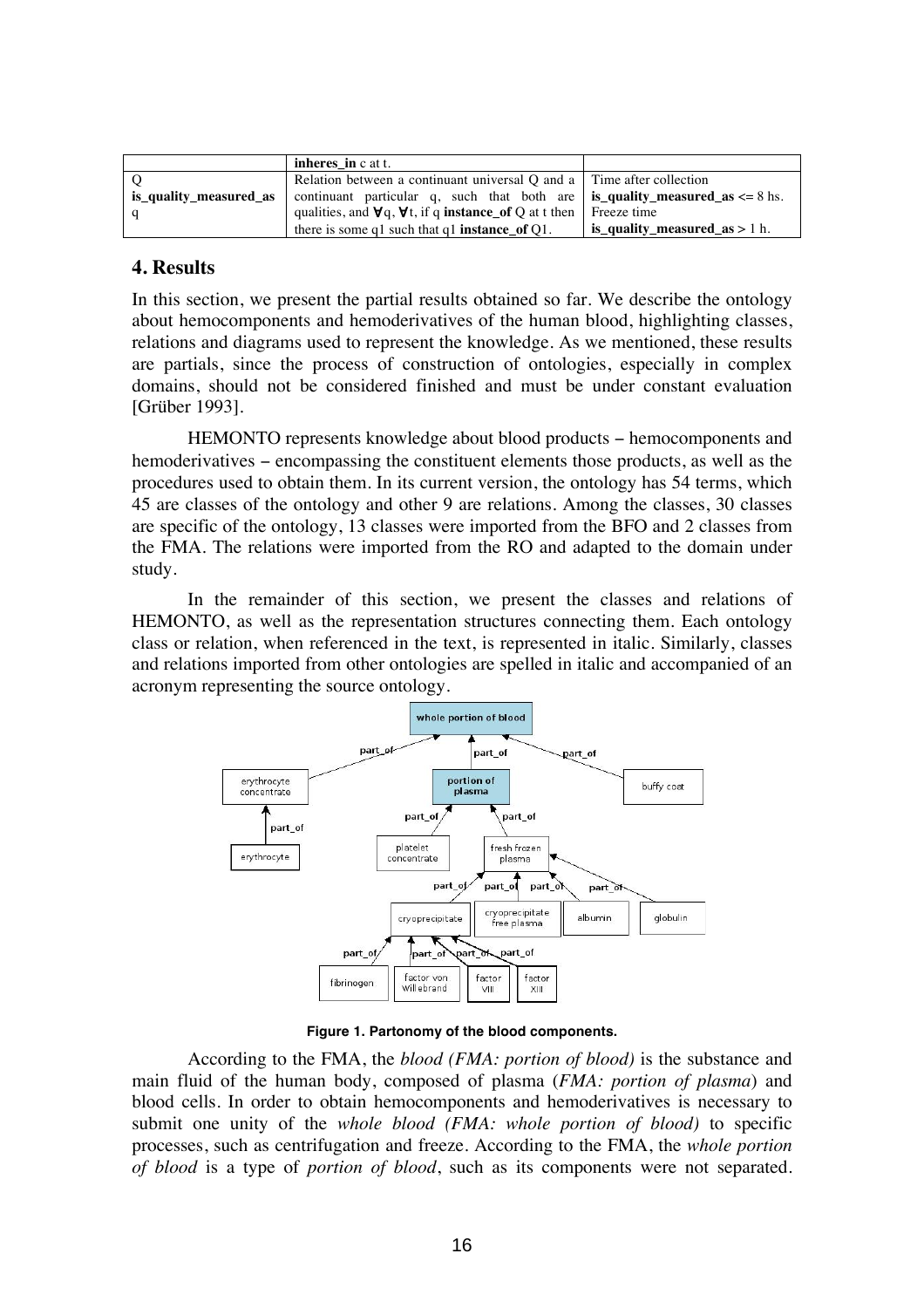Aiming to understand these processes and the types of hemocomponents and hemoderivatives that can be obtained, we constructed a partonomy of the blood derivate products (see figure 1). In this partonomy, the entities originated from the FMA are represented by shaded rectangles and the other entities, specific of HEMONTO, are represented as rectangles without shading.

The partonomy demonstrates that the *whole portion of blood*, when subjected to the first process of centrifugation, is separated, initially, in three products: (i) *erythrocyte*, whose a portion, when stored in specific conditions of temperature and storage, generates the hemocomponent *erythrocyte concentrate*; (ii) *portion of plasma*, which corresponds to *plasma* in its natural state (gross) yet rich in platelets (synonym term: *platelet rich plasma*); and (iii) *buffy coat*, a portion of blood formed by leucocytes and platelets. Next, after a new centrifugation process applied to a portion of blood performed in high rotation, the *portion of plasma* is separated into two products: (i) the *platelet concentrate* and (ii) the *fresh frozen plasma* (a plasma with low percentage of platelets). On the other hand, the *fresh frozen plasma* can be submit to a extraction process of one of its own components – the *cryoprecipitate* – creating two other hemocomponents: (i) the *cryoprecipitate* and (ii) the *cryoprecipitate-free plasm*. From *fresh frozen plasma,* it is still possible to extract two hemoderivatives – *albumin* and *globulin* – from the plasma subdivision by industrial process. Finally, the hemocomponent *cryoprecipitate* has glycoproteins of high molecular weight (*fibrinogen, factor Von Willdebrand, factor VIII* and *factor XIII*) that fulfill the role of clotting factors in the blood transfusion process. Using a industrial process it is possible both to obtain these proteins and to generate other important hemoderivative named *clotting factors concentrate*, which encompasses these proteins.



**Figure 2: Taxonomy of the continuants entities of HEMONTO.**

According to the taxonomic structure of the BFO, we have two large groups of real entities: the *continuants* and the *occurrents*. Following this structure, we created two taxonomies of entities included in HEMONTO, taking as a starting point the fundamental categories of the BFO. The taxonomy of figure 2 represents the set of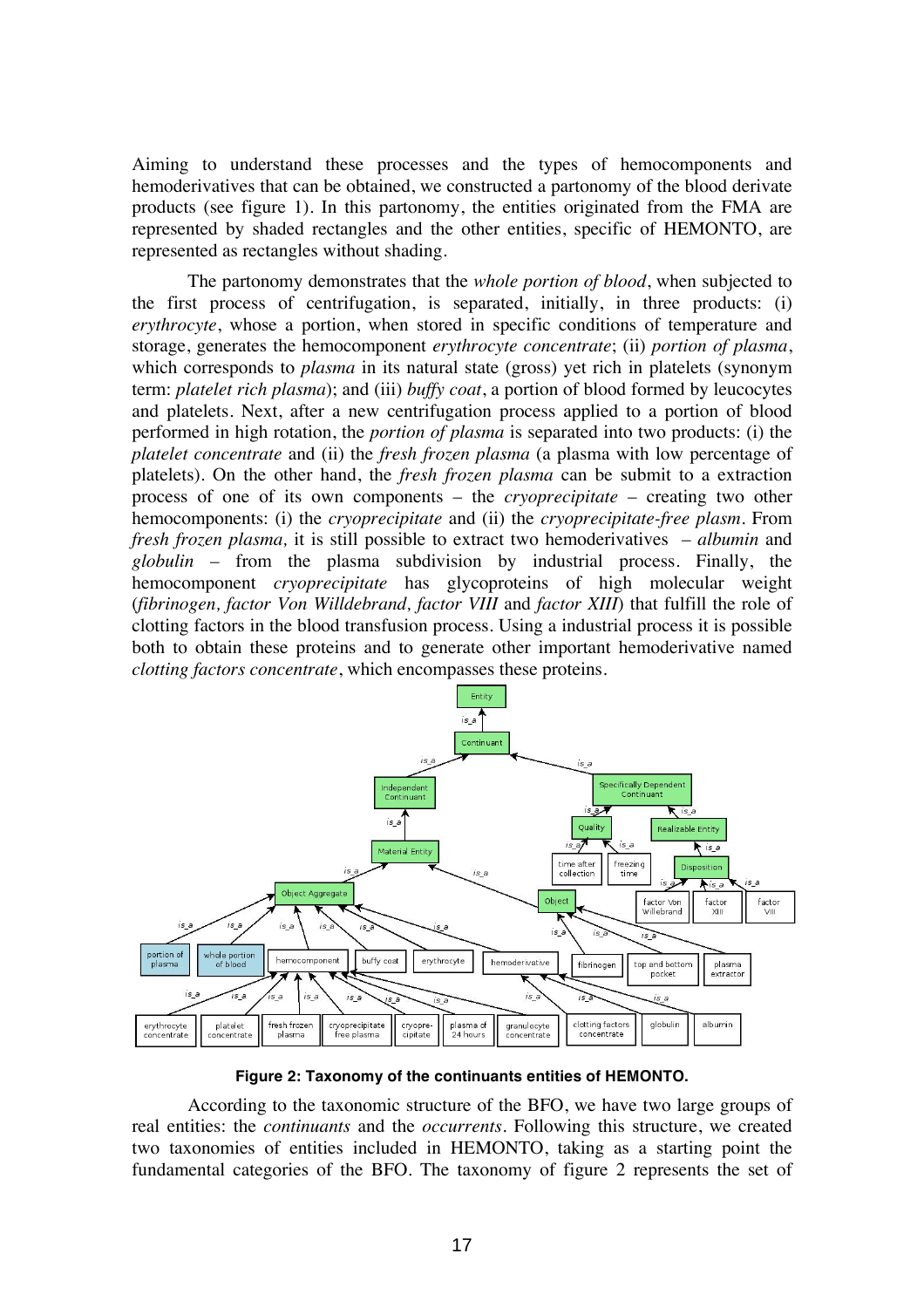continuant entities of HEMONTO, in which the entities imported from BFO and FMA are represented as shaded rectangles and the other entities, specific of HEMONTO, are represented as rectangles without shading.

According to the BFO classification, the entity *FMA:whole portion of blood is\_a BFO:object aggregate*, similarly to its components (*FMA:portion of plasma, buffy coat* and *erythrocyte*) obtained in the first process of blood centrifugation. The *hemocomponents* and the *hemoderivatives* of the human blood also are classified as *BFO:object aggregate*, as well as its specific types: (i) *erythrocyte concentrate, platelet concentrate; fresh frozen plasm; cryoprecipitate free plasma, cryoprecipitate, plasma of 24 hours* and *granulocyte concentrate*, which are types of *hemocomponents*; and (ii) *clotting factors concentrate, globulin* and *albumin*, which are types of *hemoderivatives*.

The entities *plasma extractor* and *top and bottom pocket*, used in the production of the hemocomponent *platelet concentrate*, are classified as *BFO:object*, similarly to protein *fibrinogen*, contained in the *cryoprecipitate*. This blood component still contains elements as *factor Von Willebrand, factor VIII* and *factor XIII*, which work as clotting factors and therefore were classified as *BFO:disposition*. The entities *time after collection* and *freezing time* were classified as *BFO:quality*, since these entities are important parameters of the hemocomponents during their process of production.

The other large group of entities of HEMONTO corresponds to *occurrent entities.* This group is represented in the taxonomy depicted in figure 3:



**Figure 3: Taxonomy of the occurrents entities of HEMONTO.**

Within the taxonomy of *occurrent entities* (figure 3), again, the entities extracted from BFO are represented as shaded rectangles and the entities specific from HEMONTO are represented as rectangles without shading. In this taxonomy, we tried to include all process involved in the production of human blood hemocomponents and hemoderivatives: *process of freeze; process of defrosting; process of centrifugation* and specific types as *process of centrifugation at high rotation*; *process of collection*; *extraction of buffy coat; remotion of plasma* and *remotion of cryoprecipitate*. All these entities were classified as *BFO:process*, since their existence are connected to an event or an occurrence. In addtion, they have their own temporal parts and dependence of one or more material entities, according to Grenon and Smith (2004).

In addition to the partonomy and the taxonomy presented, we needed to create other representation structures involving different ontological relations as a way to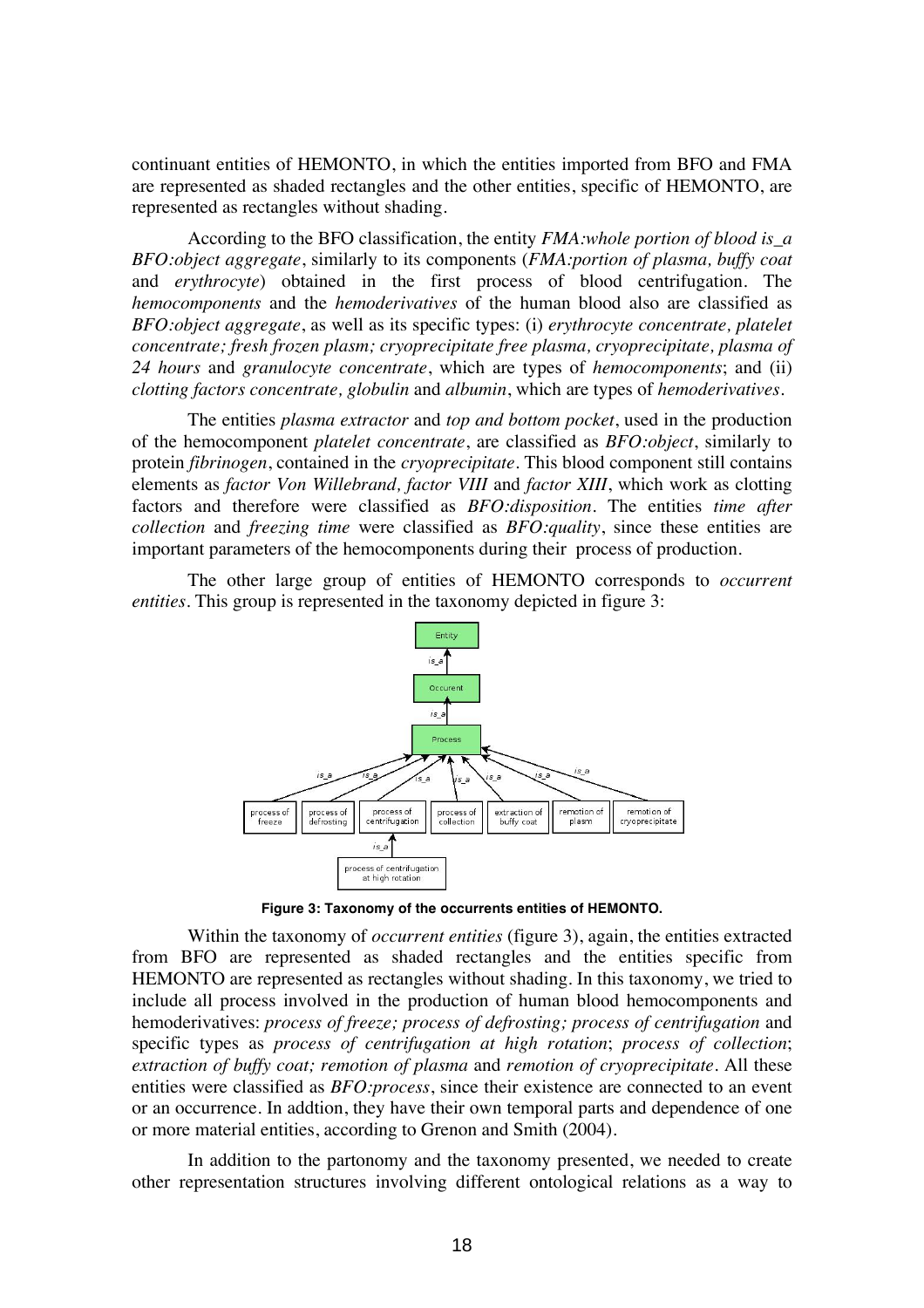describe the specificities involved in the processes of production of each blood hemocomponents and hemoderivatives. The processes of production of the hemocomponents *erythrocyte concentrate* and *platelet concentrate* are represented in the diagram of figure 4:



**Figure 4: Processes for obtaining of the erythrocytes and platelet concentrate.**

The initial procedure to obtain both hemocomponents (figure 4) consists in the *process of centrifugation* of the *whole portion of blood,* which separates the following elements: *portion of plasma, buffy coat* and *erythrocyte*. Therefore, we represented that the *whole portion of blood* **participates\_in** the *process of centrifugation,* which*,* on the other hand, **produces** *portion of plasma, buffy coat* and *erythrocyte*. In order to obtain the *erythrocyte concentrate* (left side of figure 4), plasma, **contained\_in** *top and bottom pockets*, is removed of the set of *erythrocytes* that remained after the *process of centrifugation* of the *whole portion of blood.* Thus, we represented the *remotion of plasma* **produces** *erythrocyte concentrate.*

However, in order to obtain the hemocomponent *platelet concentrate* (right side of figure 4), two different methods can be used: (i) obtaining it from *buffy coat*; and (ii) obtaining it from *plasma*. In the first method, the *buffy coat* **contained\_in** *top and bottom pockets* after the *process of centrifugation*, is extracted by one the outputs of the *top and bottom pocket* with the use of *plasm extractors*. Therefore, it was represented that the *extraction of buffy coat* **has\_agent** *plasm extractors* and that the *extraction of buffy coat* **produces** *platelet concentrate*. In the second method, the *plasma* obtained after the *process of centrifugation* (called light centrifugation) is again centrifuged in high rotation (*process of centrifugation at high rotation*). After this process, it **produces** *platelet concentrate*.

The plasma is one of the most important components of the human blood and, as result of process acomplished on it, one can generates other four blood hemocomponents – (i) the *fresh frozen plasm*, (ii) the *cryoprecipitate free plasm*, (iii) the *plasma of 24 hour*, (iv) the *cryoprecipitate* – and also three blood hemoderivatives – (i) the *albumin*; (ii) the *globulin* and (iii) the *clotting factors concentrate*. The diagram depicted in figure 5 represents the processes required for the achievement of the mentioned hemocomponents and hemoderivatives. The rectangles of the figure 5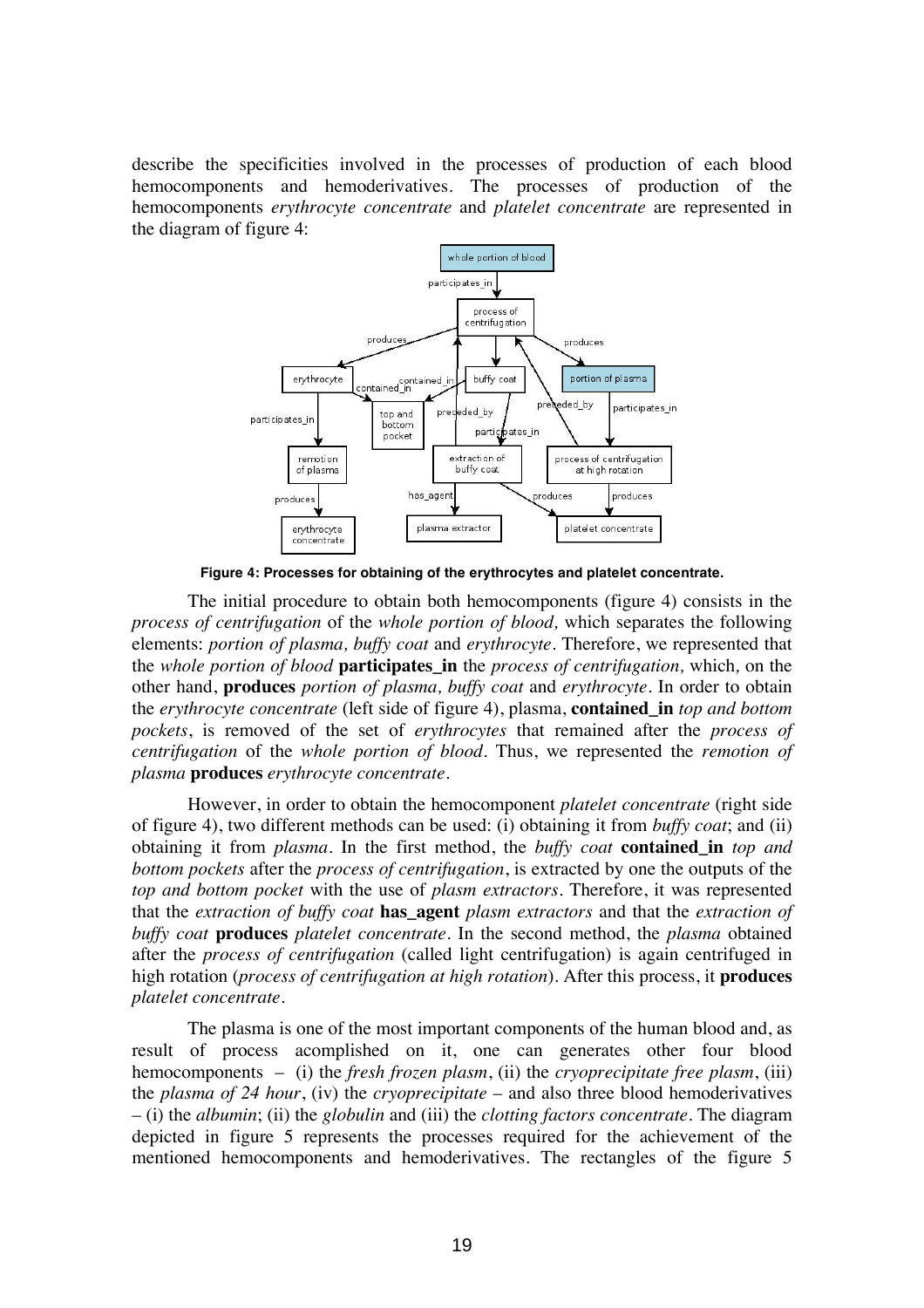represents classes of the ontology and the ellipses represents the properties of these classes.



**Figure 5: Processes for obtaining of the plasm components.**

In order to obtain the hemocomponents *fresh frozen plasma* and *plasma of 24 hours* (left side of figure 5), the initial procedure required is again the *process of centrifugation* of the *whole portion of blood* for separation of *erythrocyte, buffy coat* and *portion of plasma*. The next step consists in the *process of collection* of the obtained *portion of plasma*. The elapsed time after the collection of plasma, here called *time after collection*, is an important parameter in the process as a whole, because it determines the hemocomponent that is going to be generated: (a) when this time is at most 8 hours, the result is the *fresh frozen plasma*, formally, *fresh frozen plasma* **has\_quality** *time after collection* **is\_quality\_measured\_as** <= 8 hs; and (b) when the time after collection is between 8 hours and 24 hours the result is the *plasma of 24 hours*, formally, *plasma of 24 hours* **has\_quality** *time after collection* **is\_quality\_measured\_as** >= 8 hs and <= 24 hs. In order that both hemocomponents are generated is necessary also that, after the process of collection, the *plasma* be referred to a *process of freeze*. In the case of the *plasma of 24 hours*, the *freeze time* must not exceed 1 hour, formally, *plasma of 24 hours* has quality *freeze time* is quality measured as  $\leq 1$  h.

The diagram of figure 5 also represents the achievement of the hemocomponents *cryoprecipitate free plasma* and the own *cryoprecipitate*. In spite of the names of these hemocomponents suggest similarities in their respective processes of achievement – extraction of the cryoprecipitate of the plasma and achievement of both -, in practice, this process is performed in a different manner. In order to obtain the *cryoprecipitate free plasma* (right side of figure 5), the initial stage corresponds again to *process of centrifugation* of the *whole portion of blood*, which obtains *portion of plasma, buffy*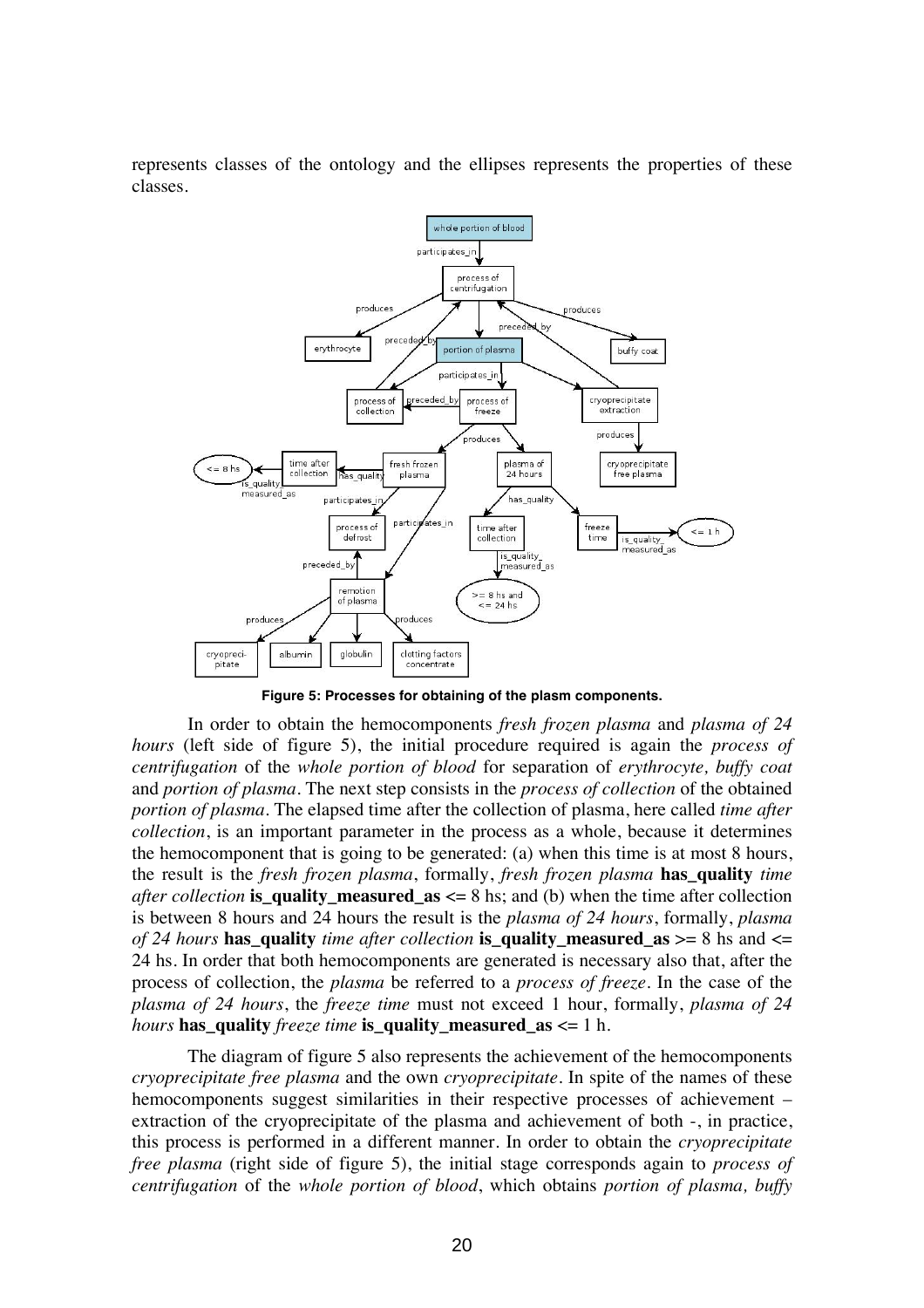*coat* and *erythrocyte*. The next stage consists in the process of *cryoprecipitate extraction* of the *plasma*. After this extraction, we obtained the hemocomponent *cryoprecipitate free plasma*. On the other hand, the hemocomponent *cryoprecipitate* is obtained from *fresh frozen plasma* (left side of figure 5) with temperature between 1<sup>°</sup>C and 6° C. This plasma is subjected to *process of defrost* and, then, the supernatant plasma is removed (*remotion of plasma*), leaving in the collection pocket only the precipitate protein and 10-15 ml of this plasma. These products form the hemocomponente *cryoprecipitate*. In this process of *remotion of plasma*, the removed *plasma* **produces** also three hemoderivatives of blood: *albumin*, *globulin* and *clotting factors concentrate*, which are important for blood transfusion.

## **5. Final considerations and future works**

This paper presented a case study in the domain of the human blood describing the construction of an ontology about the human blood hemocomponents and hemoderivatives. We hope that this ontology works as a repository for scientific knowledge about the domain, as well as a instrument to support modeling and evaluation of information systems. In order to achieve this goal, the first stage of the research emcompassed the organization of sets of terms (classes and relations, formally defined) and the creation of representation diagrams (taxonomies, partonomies and other diagrams) to map the knowledge of the studied field.

The next stage of this research will consist in the content evaluation of the ontology by expert professionals. Then, it will be possible the incorporation of new terms and formalisms to ontology. In order to enable the evaluation of the HEMONTO content by experts, we plan to create a web interface to the terms of the ontology with possibilities of searching. This interface will be construct to use the implementation of the ontology in Web Ontology Language (OWL), with use of the ontology editor Protégé. In addition to enable the evaluation of HEMONTO, the search interface will work as a support tool for the biomedical professionals in the learning of specific procedures for blood transfusion.

# **References**

- Almeida, M. B.; Proietti, A. B.; Smith, B. and Ai, J. (2011). "The Blood Ontology: an ontology in the domain of hematology". In: *ICBO 2011*; Buffalo*,* USA.
- Almeida, M. B.; Teixeira, L. M. D.; Coelho, K. C.; Souza, R. R. (2010). "Relações semânticas em ontologias: estudo de caso do Blood Project*"*. *Liinc em Revista*, v.6, n.2, setembro, Rio de Janeiro, p. 384- 410.
- FMA Foundational Model of Anatomy [site] (2013). University of Washington School of Medicine, Spokane, Washington, USA. URL: <http://sig.biostr.washington.edu/projects/fm/AboutFM.html>.
- Fonseca, F. (2007). "The Double Role of Ontologies in Information Science Research". *Journal of the American Society for Information Science and Technology*, 58, p. 786.
- Fonseca, F.; Martin, J. (2007). "Learning the Differences Between Ontologies and Conceptual Schemas Through Ontology-Driven Information Systems". *JAIS - Journal of the Association for Information Systems - Special Issue on Ontologies in the Context of IS,* 8 (2), pp. 129–142.